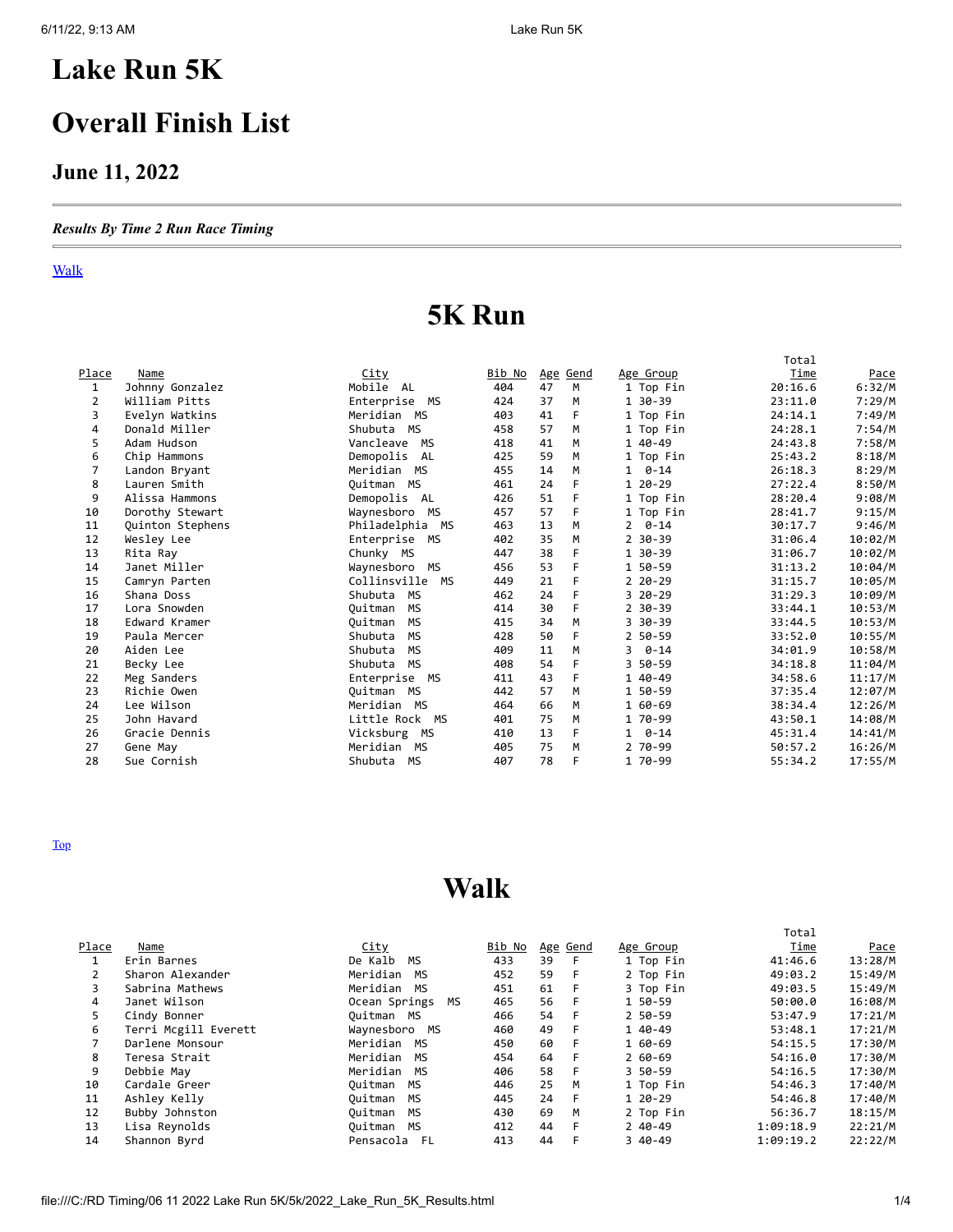# **Lake Run 5K**

# **Age Group Results**

### **June 11, 2022**

*Results By Time 2 Run Race Timing*

### **5K Run**

#### **Male Overall Winners**

| <u>Place</u><br>1               | <b>Name</b><br>Johnny Gonzalez                         | <u>City</u><br>Mobile AL                                       | <u>Bib No</u><br>404        | Age<br>47             | Overall<br>$\mathbf{1}$               | Total<br>Time<br>20:16.6                       | <u>Pace</u><br>6:32/M                      |
|---------------------------------|--------------------------------------------------------|----------------------------------------------------------------|-----------------------------|-----------------------|---------------------------------------|------------------------------------------------|--------------------------------------------|
|                                 | <b>Female Overall Winners</b>                          |                                                                |                             |                       |                                       |                                                |                                            |
| Place<br>$\mathbf{1}$           | <b>Name</b><br>Evelyn Watkins                          | <u>City</u><br>Meridian MS                                     | <u>Bib No</u><br>403        | Age<br>41             | Overall<br>3                          | Total<br>Time<br>24:14.1                       | <u>Pace</u><br>7:49/M                      |
|                                 | <b>Male Masters Winners</b>                            |                                                                |                             |                       |                                       |                                                |                                            |
| Place<br>$\mathbf{1}$           | <b>Name</b><br>Donald Miller                           | <u>City</u><br>Shubuta<br>МS                                   | Bib No<br>458               | Age<br>57             | Overall<br>4                          | Total<br>Time<br>24:28.1                       | Pace<br>7:54/M                             |
|                                 | <b>Female Masters Winners</b>                          |                                                                |                             |                       |                                       |                                                |                                            |
| Place<br>1                      | Name<br>Alissa Hammons                                 | <u>City</u><br>Demopolis AL                                    | <u>Bib No</u><br>426        | Age<br>51             | Overall<br>9                          | Total<br>Time<br>28:20.4                       | <u>Pace</u><br>9:08/M                      |
|                                 | <b>Male Grand Masters Winners</b>                      |                                                                |                             |                       |                                       |                                                |                                            |
| Place<br>$\mathbf{1}$           | <b>Name</b><br>Chip Hammons                            | City<br>Demopolis AL                                           | Bib No<br>425               | Age<br>59             | Overall<br>6                          | Total<br>Time<br>25:43.2                       | Pace<br>8:18/M                             |
|                                 | <b>Female Grand Masters Winners</b>                    |                                                                |                             |                       |                                       |                                                |                                            |
| Place<br>$\mathbf{1}$           | <b>Name</b><br>Dorothy Stewart                         | <u>City</u><br>Waynesboro<br>МS                                | Bib No<br>457               | Age<br>57             | <u>Overall</u><br>10                  | Total<br><u>Time</u><br>28:41.7                | <u>Pace</u><br>9:15/M                      |
| Male 14 and Under               |                                                        |                                                                |                             |                       |                                       |                                                |                                            |
| Place<br>$\mathbf{1}$<br>2<br>3 | Name<br>Landon Bryant<br>Quinton Stephens<br>Aiden Lee | <u>City</u><br>Meridian MS<br>Philadelphia<br>МS<br>Shubuta MS | Bib No<br>455<br>463<br>409 | Age<br>14<br>13<br>11 | Overall<br>$\overline{7}$<br>11<br>20 | Total<br>Time<br>26:18.3<br>30:17.7<br>34:01.9 | <u>Pace</u><br>8:29/M<br>9:46/M<br>10:58/M |
|                                 | <b>Female 14 and Under</b>                             |                                                                |                             |                       |                                       |                                                |                                            |
| <u>Place</u><br>$\mathbf{1}$    | <u>Name</u><br>Gracie Dennis                           | City<br>Vicksburg MS                                           | <u>Bib No</u><br>410        | Age<br>13             | <u>Overall</u><br>26                  | Total<br><u>Time</u><br>45:31.4                | <u>Pace</u><br>14:41/M                     |
| Female 20 to 29                 |                                                        |                                                                |                             |                       |                                       |                                                |                                            |
| Place                           | <u>Name</u>                                            | <u>City</u>                                                    | Bib No Age                  |                       | <u>Overall</u>                        | Total<br>Time                                  | Pace                                       |

| <u>.</u><br>---------                                                        | --- | <u>_____</u> | ------ |     |
|------------------------------------------------------------------------------|-----|--------------|--------|-----|
|                                                                              |     |              |        |     |
| file:///C:/RD Timing/06 11 2022 Lake Run 5K/5k/2022 Lake Run 5K Results.html |     |              |        | 2/4 |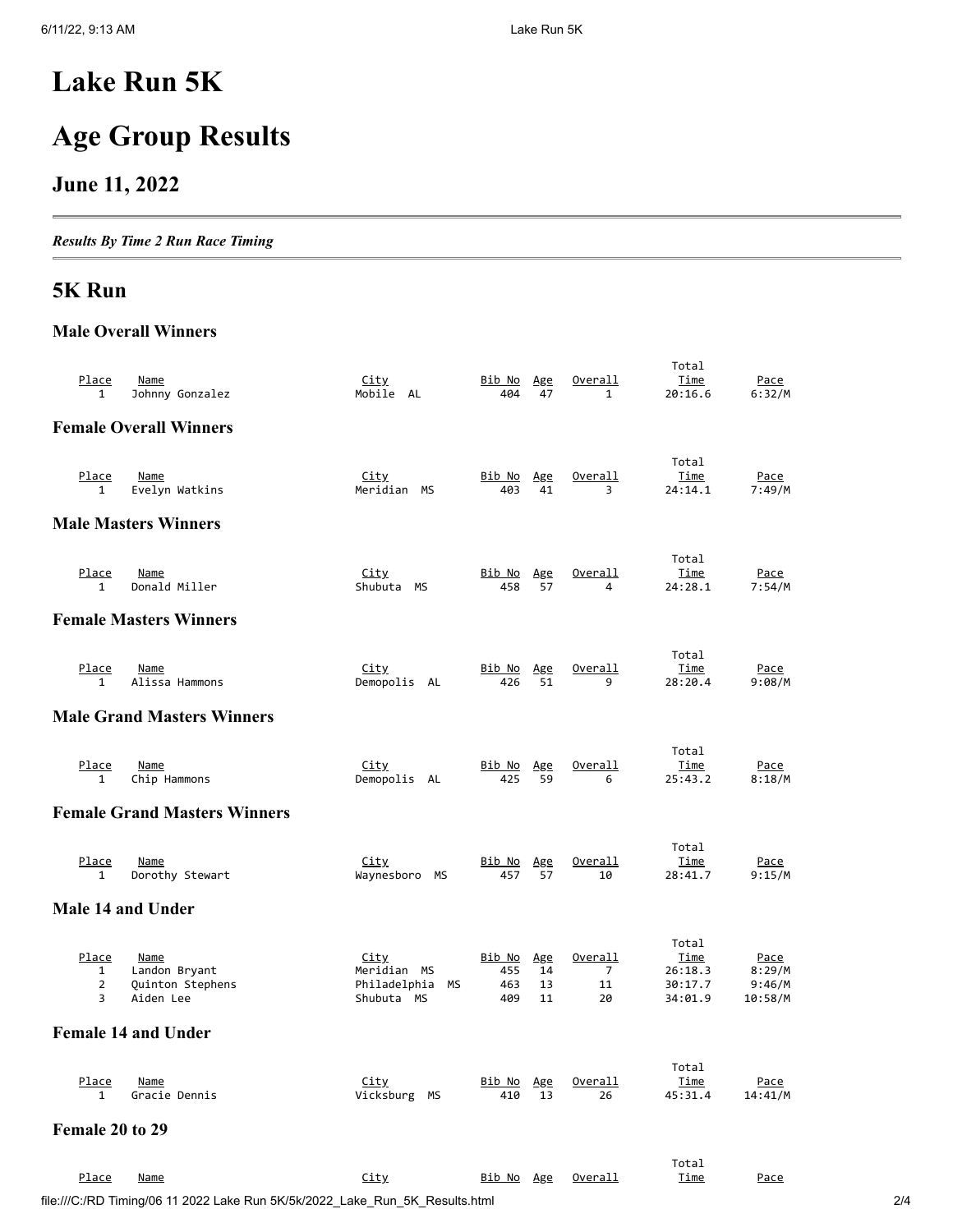| 6/11/22, 9:13 AM                    |                                                      |                                                                | Lake Run 5K                        |                              |                                       |                                                       |                                              |  |  |
|-------------------------------------|------------------------------------------------------|----------------------------------------------------------------|------------------------------------|------------------------------|---------------------------------------|-------------------------------------------------------|----------------------------------------------|--|--|
| $\mathbf{1}$<br>$\overline{2}$<br>3 | Lauren Smith<br>Camryn Parten<br>Shana Doss          | Quitman MS<br>Collinsville<br>MS<br>Shubuta MS                 | 461<br>449<br>462                  | 24<br>21<br>24               | 8<br>15<br>16                         | 27:22.4<br>31:15.7<br>31:29.3                         | 8:50/M<br>10:05/M<br>10:09/M                 |  |  |
| <b>Male 30 to 39</b>                |                                                      |                                                                |                                    |                              |                                       |                                                       |                                              |  |  |
| Place<br>$\mathbf{1}$<br>2<br>3     | Name<br>William Pitts<br>Wesley Lee<br>Edward Kramer | <u>City</u><br>Enterprise<br>МS<br>Enterprise MS<br>Quitman MS | <u>Bib No</u><br>424<br>402<br>415 | <u>Age</u><br>37<br>35<br>34 | Overall<br>$\overline{2}$<br>12<br>18 | Total<br>Time<br>23:11.0<br>31:06.4<br>33:44.5        | <u>Pace</u><br>7:29/M<br>10:02/M<br>10:53/M  |  |  |
| Female 30 to 39                     |                                                      |                                                                |                                    |                              |                                       |                                                       |                                              |  |  |
| Place<br>1<br>$\overline{2}$        | <b>Name</b><br>Rita Ray<br>Lora Snowden              | <u>City</u><br>Chunky MS<br>Quitman MS                         | <u>Bib No</u><br>447<br>414        | Age<br>38<br>30              | Overall<br>13<br>17                   | Total<br>Time<br>31:06.7<br>33:44.1                   | <u>Pace</u><br>10:02/M<br>10:53/M            |  |  |
| <b>Male 40 to 49</b>                |                                                      |                                                                |                                    |                              |                                       |                                                       |                                              |  |  |
| Place<br>$\mathbf{1}$               | Name<br>Adam Hudson                                  | <u>City</u><br>Vancleave MS                                    | Bib No<br>418                      | Age<br>41                    | Overall<br>5                          | Total<br><u>Time</u><br>24:43.8                       | <u>Pace</u><br>7:58/M                        |  |  |
| Female 40 to 49                     |                                                      |                                                                |                                    |                              |                                       |                                                       |                                              |  |  |
| Place<br>$\mathbf{1}$               | Name<br>Meg Sanders                                  | <u>City</u><br>Enterprise<br>МS                                | <u>Bib No</u><br>411               | Age<br>43                    | Overall<br>22                         | Total<br>Time<br>34:58.6                              | <u>Pace</u><br>11:17/M                       |  |  |
| <b>Male 50 to 59</b>                |                                                      |                                                                |                                    |                              |                                       |                                                       |                                              |  |  |
| <u>Place</u><br>$\mathbf{1}$        | <b>Name</b><br>Richie Owen                           | <u>City</u><br>Quitman MS                                      | <u>Bib No</u><br>442               | Age<br>57                    | <u>Overall</u><br>23                  | Total<br>Time<br>37:35.4                              | <u>Pace</u><br>12:07/M                       |  |  |
| Female 50 to 59                     |                                                      |                                                                |                                    |                              |                                       |                                                       |                                              |  |  |
| Place<br>1<br>2<br>3                | Name<br>Janet Miller<br>Paula Mercer<br>Becky Lee    | <u>City</u><br>Waynesboro MS<br>Shubuta MS<br>Shubuta MS       | Bib No<br>456<br>428<br>408        | <u>Age</u><br>53<br>50<br>54 | Overall<br>14<br>19<br>21             | Total<br><u>Time</u><br>31:13.2<br>33:52.0<br>34:18.8 | <u>Pace</u><br>10:04/M<br>10:55/M<br>11:04/M |  |  |
| <b>Male 60 to 69</b>                |                                                      |                                                                |                                    |                              |                                       |                                                       |                                              |  |  |
| <u>Place</u><br>$\mathbf{1}$        | <u>Name</u><br>Lee Wilson                            | City<br>Meridian MS                                            | <u>Bib No</u><br>464               | Age<br>66                    | Overall<br>24                         | Total<br><u>Time</u><br>38:34.4                       | <u>Pace</u><br>12:26/M                       |  |  |
| Male 70 and Over                    |                                                      |                                                                |                                    |                              |                                       |                                                       |                                              |  |  |
| <u>Place</u><br>1<br>$\overline{2}$ | <b>Name</b><br>John Havard<br>Gene May               | City<br>Little Rock MS<br>Meridian MS                          | <u>Bib No</u><br>401<br>405        | Age<br>75<br>75              | Overall<br>25<br>27                   | Total<br>Time<br>43:50.1<br>50:57.2                   | <u>Pace</u><br>14:08/M<br>16:26/M            |  |  |
|                                     | <b>Female 70 and Over</b>                            |                                                                |                                    |                              |                                       |                                                       |                                              |  |  |
| <u>Place</u><br>$\mathbf{1}$        | <u>Name</u><br>Sue Cornish                           | City<br>Shubuta MS                                             | <u>Bib No</u><br>407               | Age<br>78                    | Overall<br>28                         | Total<br><u>Time</u><br>55:34.2                       | <u>Pace</u><br>17:55/M                       |  |  |
| <b>Walk</b>                         |                                                      |                                                                |                                    |                              |                                       |                                                       |                                              |  |  |
|                                     | <b>Male Overall Winners</b>                          |                                                                |                                    |                              |                                       |                                                       |                                              |  |  |
|                                     |                                                      |                                                                |                                    |                              |                                       | Total                                                 |                                              |  |  |